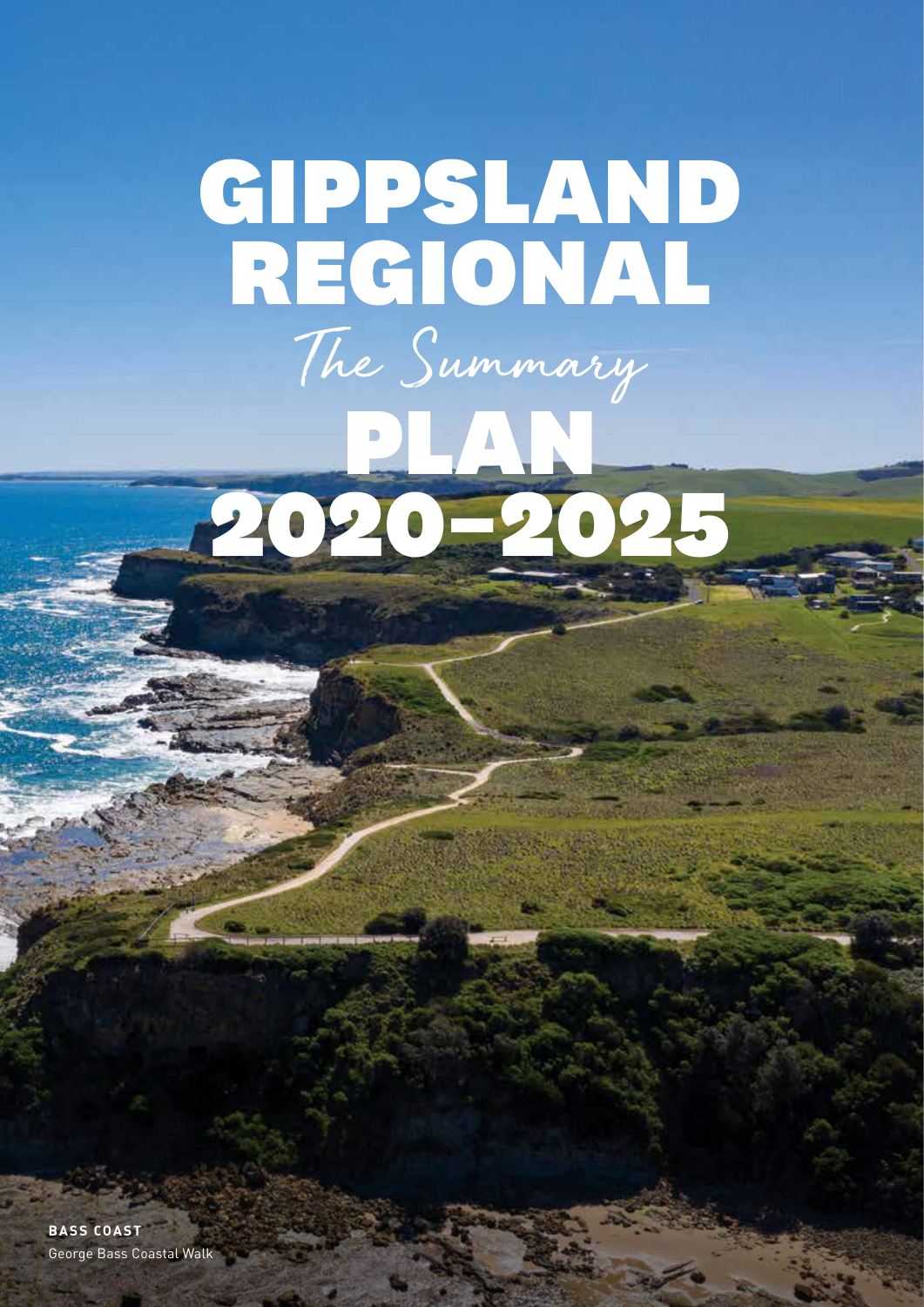The Gippsland Regional Plan 2020- 2025 is the region's strategic plan for improving the economic, social, cultural, and environmental outcomes for the Gippsland region and our community. It looks towards 2040 for its vision and goals and identifies our priorities for the coming five years to 2025.

Our region is built on the Country, culture, and lore practices of our Traditional Owners and Aboriginal people, and we have much to learn and celebrate as we progress reconciliation and healing. Our more recent history and arrivals continue to add to our diversity and Gippsland's rich cultural fabric.

The Regional Plan is auspiced by the Gippsland Regional Plan Leadership Group (Committee for Gippsland, Gippsland Regional Partnership, One Gippsland (formerly Gippsland Local Government Network), and Regional Development Australia Gippsland). The Leadership Group is a partnership initiative involving all levels of government, business, industry, and community.

During a time of significant challenge, including the rapid transition of our traditional energy and resource-based industries, drought, the 2020 bushfire season, and the COVID-19 pandemic, working together with a whole Gippsland approach is critical to achieving longlasting benefits for every Gippslander.

# HUMBLE, UNPRETENTIOUS, REMARKABI

Strong collaboration and partnerships are the cornerstones of the Regional Plan and are essential for our region to secure a prosperous future. In developing the Regional Plan, we welcomed participation from a wide range of stakeholders. The Regional Plan represents:

- Linkages to more than 50 federal, state, regional, and local strategies
- Opinions and ideas from more than 300 Gippslanders
- Consideration of more than 260 initiatives and projects identified by our community as important to Gippsland's future
- Analysis of economic, social, and environmental trends

**Gippsland is remarkable with enormous potential. Our region is renowned for its natural attributes: unrivalled Gippsland Lakes and coastlines, national parks, snowfields, high country, rich resources, and fertile soils; and our vibrant towns and communities.**

**The Plan is intended to ignite conversation, and more importantly, action and guide us to reach our full potential, ensuring that Gippsland is recognised as the place to live, work, invest, and play.**





A story of Gippsland's future INTRODUCTION

**GIPPSLAND REGIONAL PLAN LEADERSHIP GROUP MEMBERS** 





**Pictured** *Alpine National Park The Pinnacles Lookout*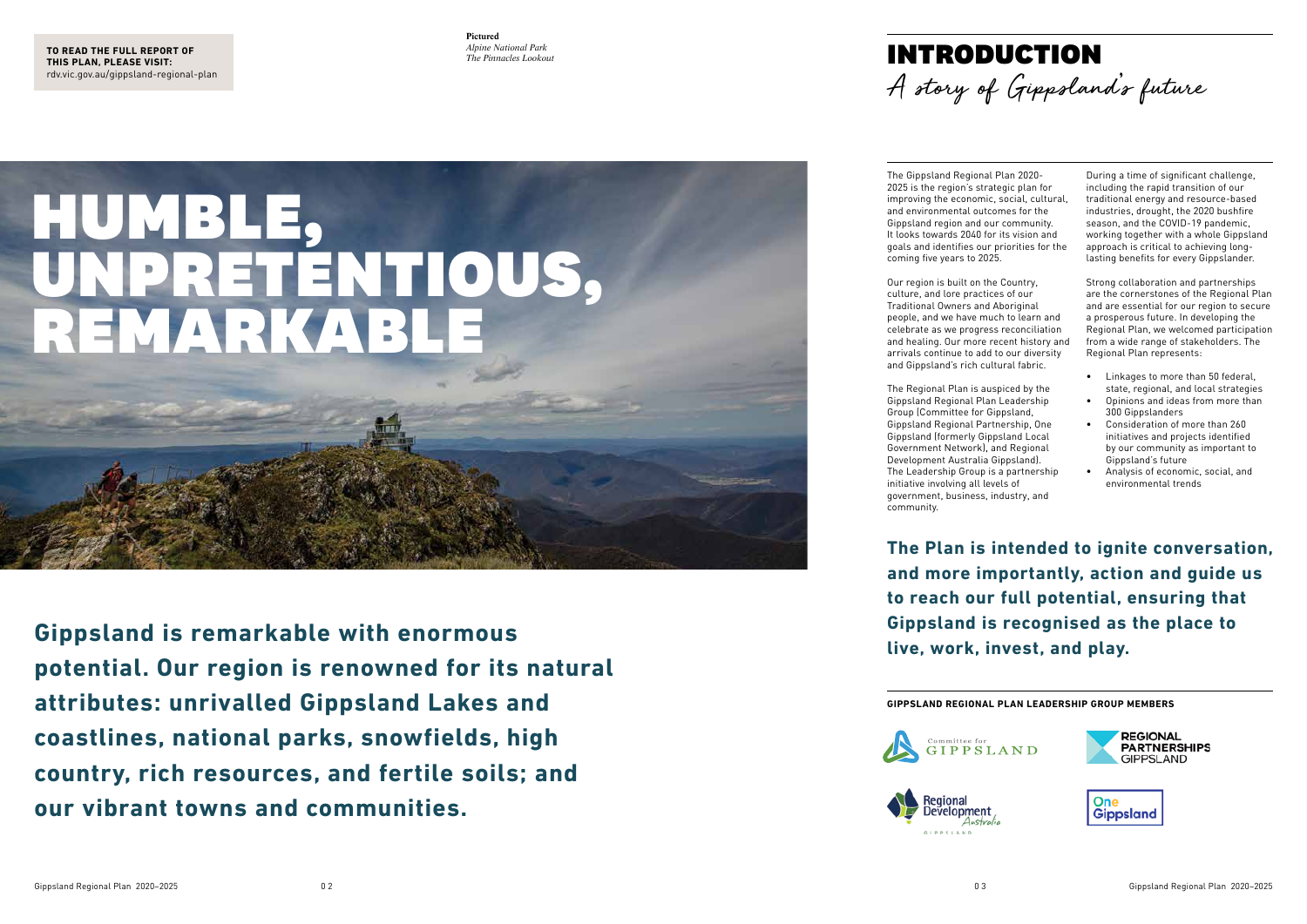**Pictured** *JM Ranger Smoking ceremony*

> Our population is growing at the state average of four percent, except for our urban fringe shires of Bass Coast and Baw Baw, whose growth rates are nine and eight percent, respectively.

Gippsland is home to several Aboriginal communities, including the Gunaikurnai, Bidawal, Bunurong/Boonwurrung, Woiwurrung peoples, Jaithmathang, and Monero/Ngarigo Nations, as well as Aboriginal and Torres Strait people from other regions of Australia. Our Traditional Owners and Aboriginal people have a unique connection with Gippsland's waters and land, which adds to our beautiful region's fabric and rich culture and will be further enhanced as we progress reconciliation and healing.

Roughly the same size as Switzerland, Gippsland covers over 41,500 square kilometres and is the largest region in Victoria. Our community includes people from the United Kingdom, Europe, Asia, Africa, and South America. We work and live in a resource-rich landscape (one of the most diverse in regional Australia) from the Latrobe Valley's industrial heartland to rich agricultural lands, coastal and lakes regions, highlands, and the forested north and east.

Each year, nearly eight million tourists visit Gippsland, attracted to our renowned unspoilt lakes, beaches, snowfields, bushlands, and rainforests, as well as our beautiful towns and villages. Our region's vast range of stunning

landscapes includes the internationally recognised Wilsons Promontory National Park, the Gippsland Lakes, and one of Victoria's largest visitor attractions, the Phillip Island Penguin Parade.

Gippsland's resource-rich landscape and plentiful water supply is a comparative advantage and a key building block of our economic prosperity. Coupled with our proximity to Sydney and Melbourne, our remarkable range of resources has established Gippsland's reputation for producing quality products and services across various industries such as food and fibre, energy, forestry, fisheries, manufacturing, and tourism.

### **Located in Victoria's south-east, almost 287,000 people call Gippsland home.**



# FROM SALTY AIR, TO LUSH FORESTS

# A place to call home GIPPSLAND AT A GLANCE

We acknowledge the GunaiKurnai and Bunurong people as the Traditional Custodians of Gippsland and pay respect to their Elders, past, present, and future, for they hold the memories, traditions, culture, and hopes of Aboriginal and Torres Strait Islander people of Australia.

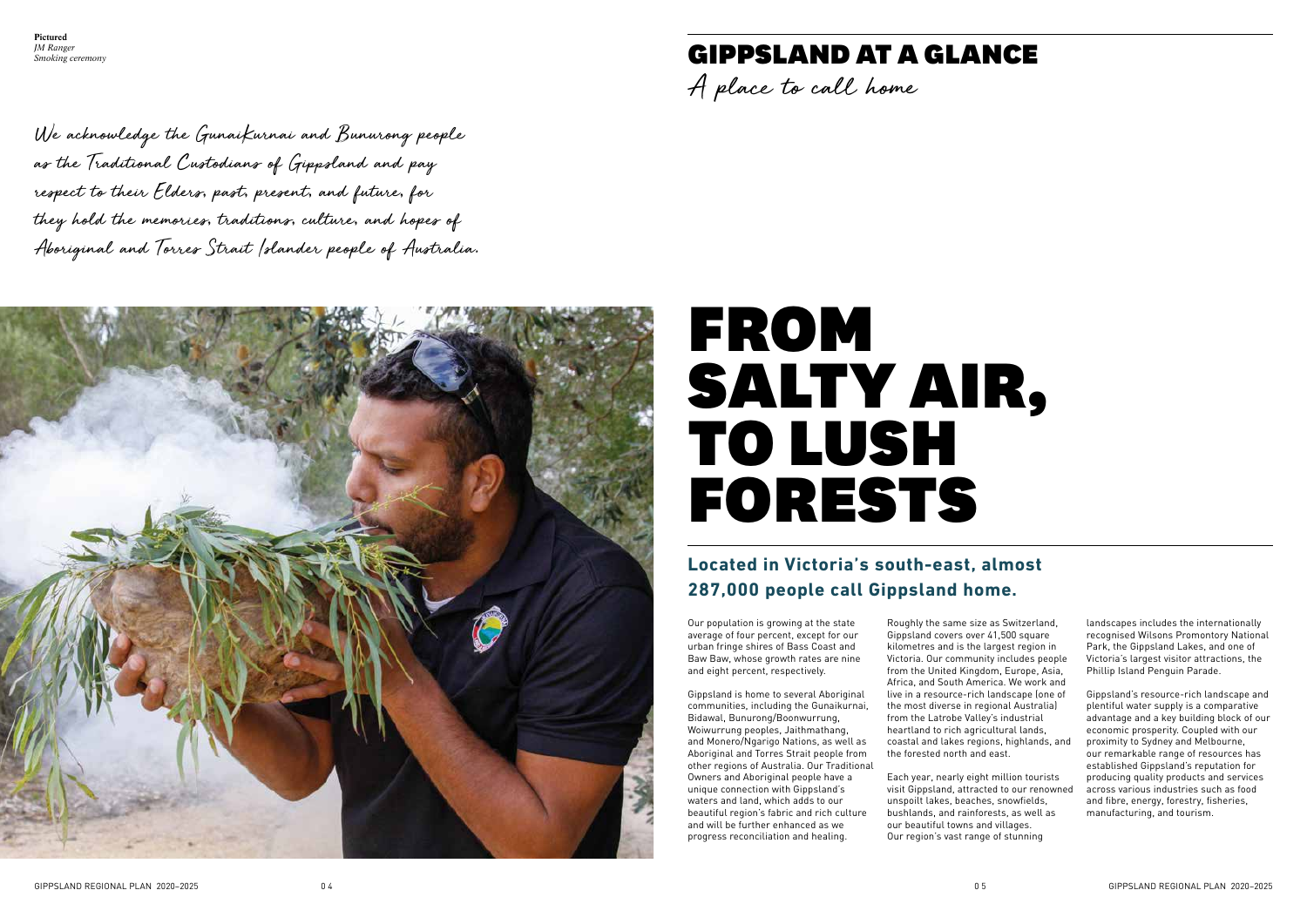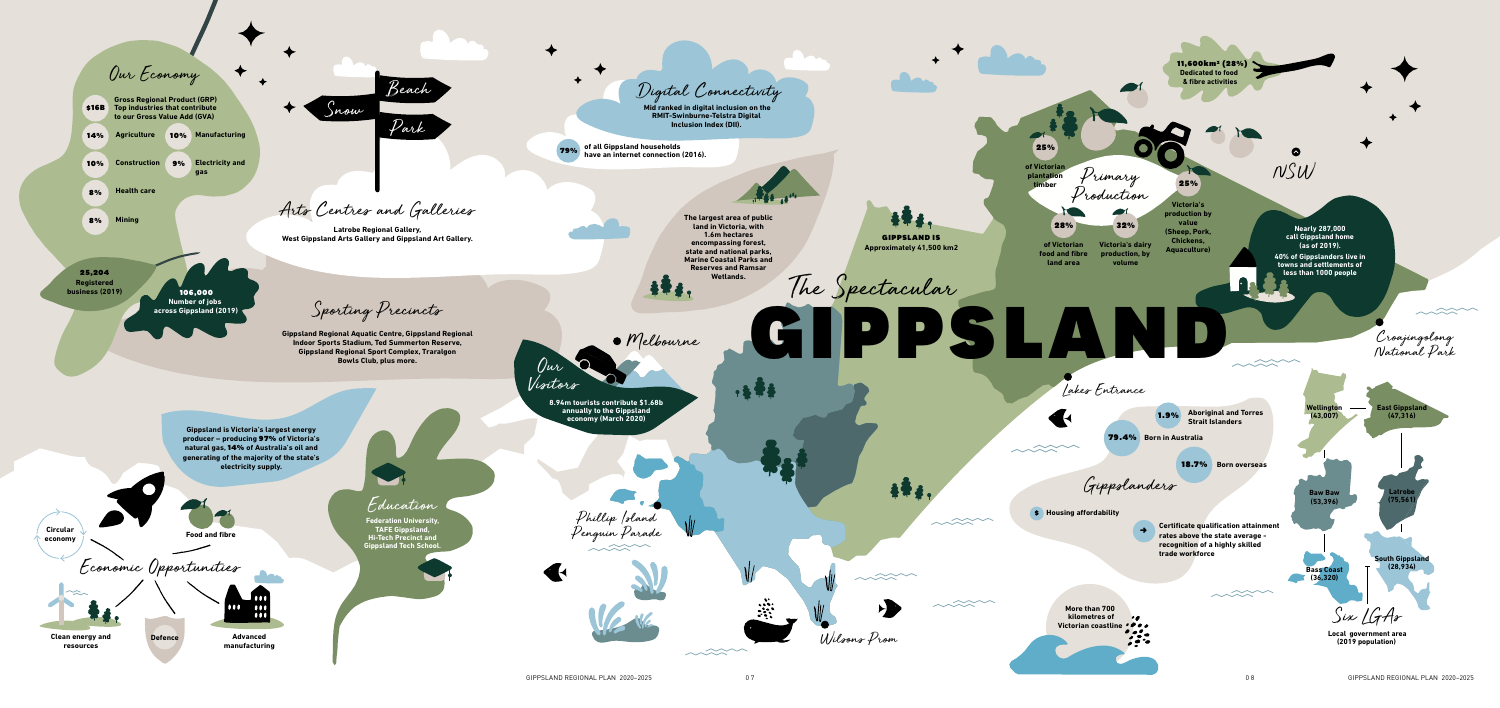Our natural assets provide an enviable lifestyle and visitor destination, with pristine beaches, snowfields, lakes and rivers, bushland, rainforests, and rich cultural and historical values. Business investment attraction remains strong with a diverse portfolio of industries calling Gippsland home. We are regarded for leading industry advancement with research and development, possessing a skilled workforce and access to local education precincts and a regional university.

#### **ENDOWED WITH NATURAL ADVANTAGES**

Our landscape and environmental values provide an enviable lifestyle and visitor destination with access to an abundance of natural resources such as timber, coal, oil, and gas.

#### **FERTILE LAND AND RELIABLE, HIGH-QUALITY WATER**

Our stable climate, high and reliable rainfall, strong stream flows, water storage, irrigation infrastructure, and fertile soils and pastures provide a natural advantage in food and fibre.

### THE GIPPSLAND ADVANTAGE

**By 2040 Gippsland aspires to be the most liveable region in Australia—a place to live, work, invest, and play. In 2040, people in Gippsland have an enviable life—enjoying higher living standards, greater cultural and community connections, and healthier and happier lifestyles than in 2020. Enjoying the best of life, Gippslanders connect with nature, with family and friends, with arts and culture, with business, with the world.**

**Gippsland is more than a destination; it is a way of life. Well connected to Melbourne and beyond with solid education precincts, sporting and recreation facilities, the region is the perfect place for families and businesses to thrive.**

A place to live, work, invest, and play

# A VISION FOR GIPPSLAND

**EXTRAORDINARY AND DIVERSE NATURAL BEAUTY A STRONG ECONOMY THAT IS INVESTMENT READY A VIBRANT PLACE WITH UNMATCHED LIFESTYLE** unique cultural heritage, world-class attractions, resource-rich, beautiful natural landscapes, clean water, and fertile a business-friendly environment that welcomes investment, a strong economy built on the strengths of food and fibre, visitor economy, energy, and knowledge economy enjoy good health, lifelong learning, sports, art, and recreation with housing affordability and genuine community connection



#### **A POWERHOUSE ENERGY PRODUCER – NOW AND INTO THE FUTURE**

A leading energy producer and extensive transmission networks. Gippsland is leading technology advancements of carbon capture and storage, wind, solar farm developments, and research and development across renewable and clean energy production.

#### **AFFORDABILITY AND A QUALITY LIFESTYLE**

Gippsland provides an affordable and quality lifestyle. Our strong transport network, excellent community, arts, sporting, education, and health infrastructure, support the liveability of our growing communities.

#### **ROOM TO GROW**

Gippsland's population growth to 2036 is forecast to be above the state average, driven by our western shires' proximity to Melbourne. Existing land use planning policies, community and transport infrastructure support and encourage population growth.

#### **OPEN FOR BUSINESS—STRONGLY SUPPORTED BY GOVERNMENT**

An 'Economic Growth Zone' has been established in Gippsland as part of the \$266 million regional economic development program. It brings together trade and investment specialists to grow Gippsland's economy, attracting new business and facilitating export opportunities.

#### **A STRONG ENGINEERING AND MANUFACTURING BASE**

Gippsland's traditional economic engine of power generation has underpinned our strong engineering and manufacturing capability, supported by an extensive service industry. We are diversifying our capabilities with waste recovery, renewable and clean energy, and niche manufacturing key focusses.

#### **WELL CONNECTED TO MELBOURNE, SYDNEY AND BEYOND**

Gippsland's global freight and logistic capabilities leverage a strong network of roads, ports, and rail systems to facilitate the efficient movement and export of goods and services.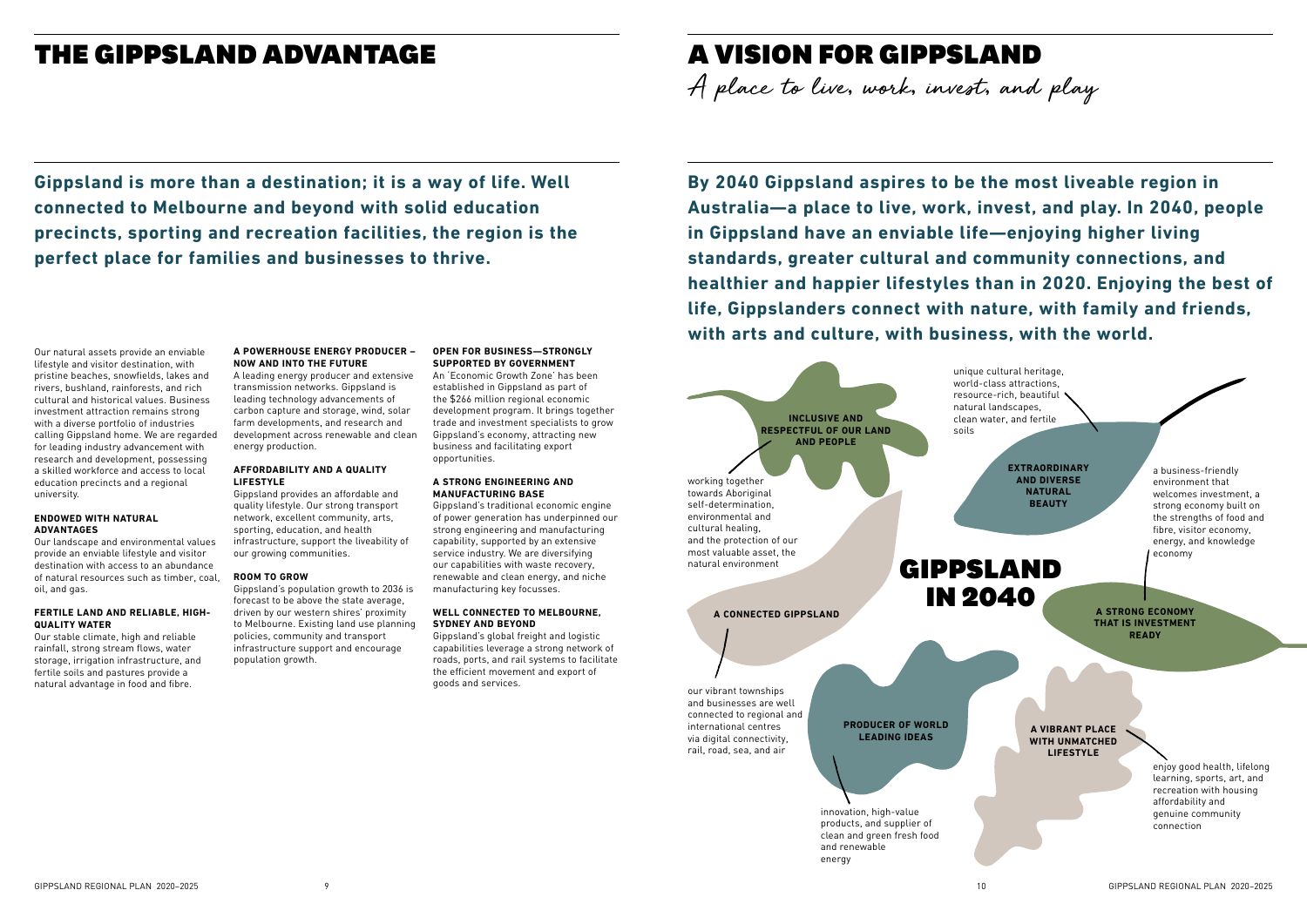# **Realising the Gippsland Regional Plan's long-term vision depends on the delivery of future initiatives and projects outlined in each of our six themes.**

**The following game-changers are a snapshot of what will be most transformative for Gippsland - we will advocate strongly for them as we deliver this plan.** 

# GIPPSLAND TOWARDS 2040

Six key themes will guide the actions Gippsland will take to achieve the vision of being the most liveable region in Australia by 2040.

**Progressing major transport infrastructure and services to open Gippsland to new business, visitors, and residents:** 

### CARERS OF OUR COUNTRY, ENVIRONMENT AND • Collaborative partnerships are **• EXTURAL ASSETS**

- a third Victorian international airport south-east of Melbourne
- expansion of the Port of Hastings
- faster Gippsland rail services

**throughout Gippsland** 



**THEME**  $\theta_{\text{ne}}$  **THEME**  $\tau_{\text{we}}$ 

**Hero tourism destinations and Traditional Owner and Aboriginal cultural tourism** 

### **Encouraging innovation and investment to sustainably grow our key industries:**  • advanced manufacturing

- food and fibre
- health
- knowledge services
- new energy

## COLLABORATORS AND PARTNERS

- representative of all Gippslanders • A globally recognised, unified, and
- competitive regional identity
	-
- Supporting decision making Addressing climate change and managing land and water for a sustainable future
	- Working together to benefit country and culture
	- Using Gippsland's resources responsibility and efficiently



#### THEME Four

THEME Six

**Increasing digital inclusion Renewable, clean, and community energy initiatives Rehabilitating Latrobe Valley's mines and land Expanding programs that support and enable our most vulnerable communities and people Commercialising Carbon Capture and Storage** 

### CREATORS OF A NEW ECONOMY

- Attracting investment Strengthening the economy and
- growing jobs
- Innovating, value-adding and boosting capacity

THEME *Five* 

### A CONNECTED GIPPSLAND

- Harnessing our digital potential
- Integrating regional transport and local planning
- World-class freight, passenger and export infrastructure



HEALTHY, HAPPY

AND INCLUSIVE COMMUNITY

- An inclusive, respectful and enriched regional lifestyle
- Towards social advantage and safer communities
- Meeting the modern health challenge

### HIGHLY EDUCATED AND SKILLED PEOPLE, LIFE-LONG LEARNERS

- 
- Encouraging life-long learning and
	-
- Building skills and knowledge for the future workforce
- removing barriers
	- Enabling flexible and responsive learning

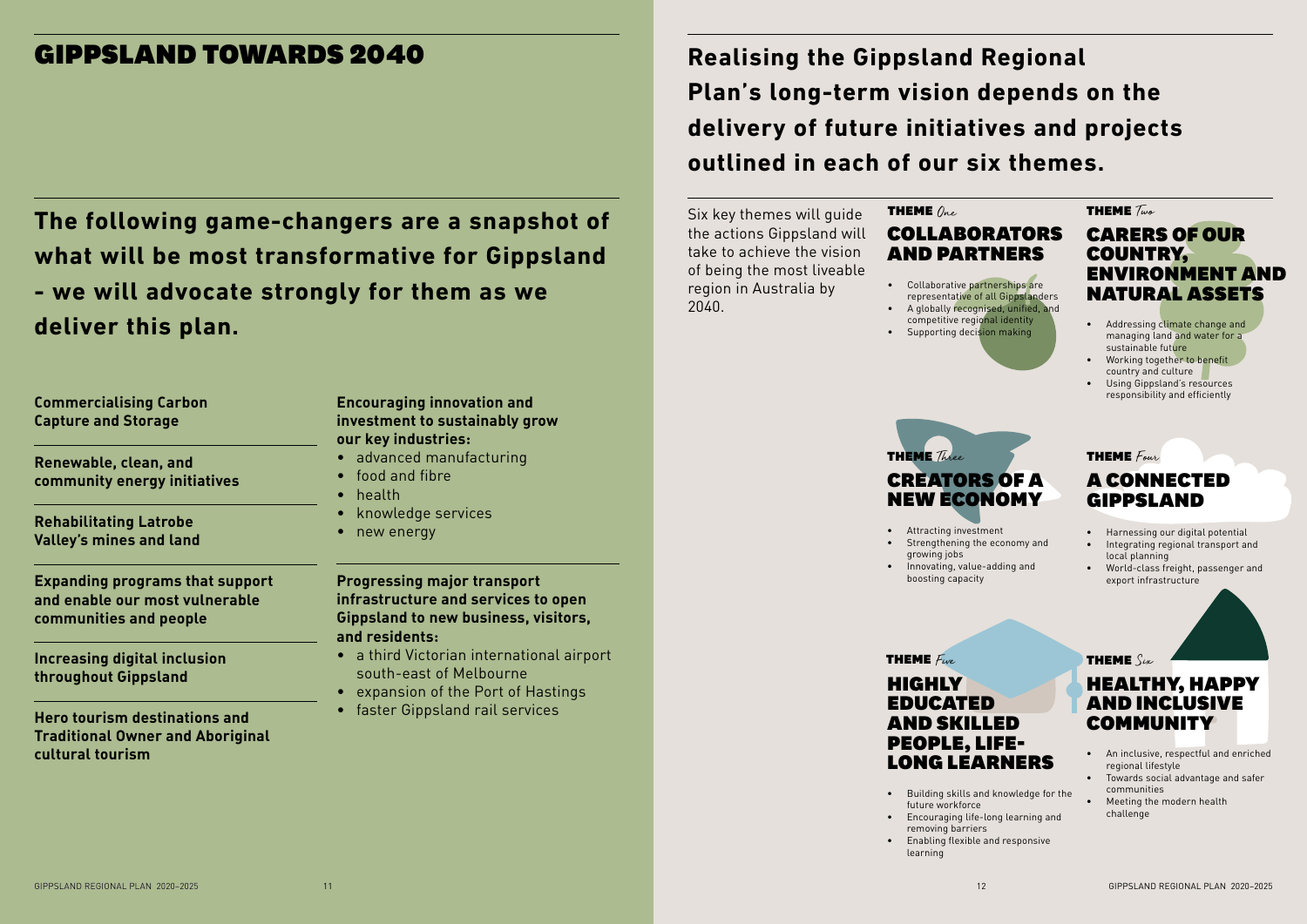We continue to learn from our Traditional Owners and Custodians as we progress joint management partnerships and other opportunities for reconciliation across our region. In partnership, we celebrate the strengths of the oldest living culture in the world.

Government, industry, education, and community groups are unified with a common purpose and resolve, working collaboratively to develop a regional strategy and advocate with a collective voice.

**We work together to deliver regionwide community benefits that support improvements in education, health, employment, environmental and economic outcomes while recognising and supporting Aboriginal healing and self-determination.**

#### **STRATEGIC DIRECTIONS**

- Collaborative partnerships are representative of all Gippslanders
- A globally recognised, unified, and competitive regional identity
- Supporting decision making

## THEME  $\mathcal{T}_{\omega\phi}$

# CARERS OF OUR COUNTRY, ENVIRONMENT AND NATURAL ASSETS

We care for Gippsland's unique natural beauty, with high-quality environmental protection, restoration, and disaster management practices that are increasingly informed by and often led by Traditional Owners and Aboriginal groups.

Our premium, clean, and green products, supported by strong water policy and forest, land, lakes, and coastal management, are in demand worldwide. Our natural assets make us a renowned eco and Traditional Owner and Aboriginal cultural tourism, food, and beverage destination.

We are transitioning to become a leader in sustainable energy and forest products and cultivating the circular economy.



**Gippsland's interdependence with our rich culture, history, identity, and health is celebrated and embedded in all our endeavours.** 

#### **STRATEGIC DIRECTIONS**

- Addressing climate change and managing land and water for a sustainable future
- Working together to benefit country and culture
- Using Gippsland's resources responsibility and efficiently



# COLLABORATORS AND PARTNERS

# THEME  $One$

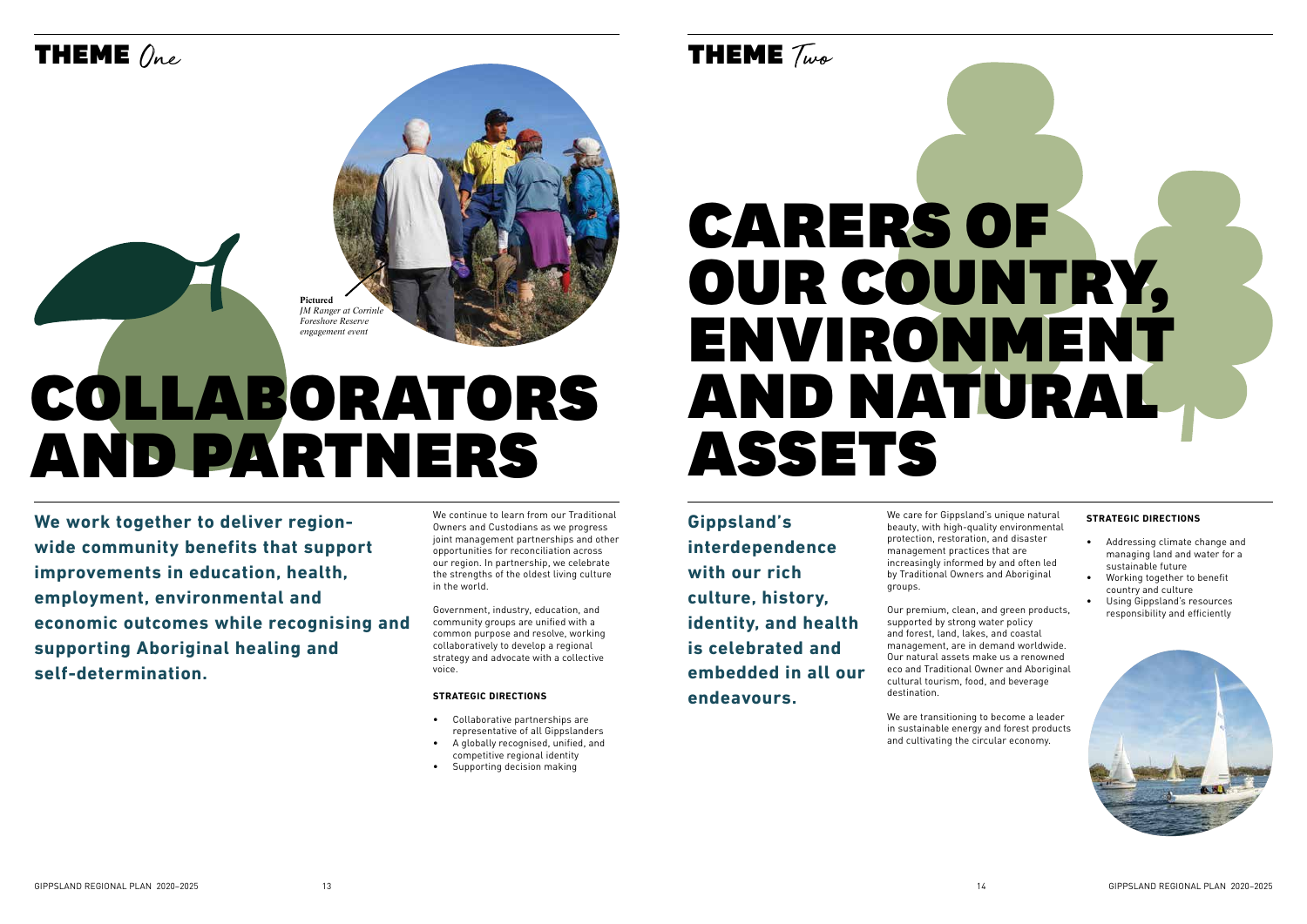Investment in Gippsland's digital infrastructure, big data research, and skills have the potential to achieve significant returns on investment for our region, with transformative economic, social, and environmental benefits.

We have established central and southern east-west connections to Melbourne, Canberra, regional NSW, and Sydney. These are serviced by Latrobe City and a network of substantial regional towns.

We have an integrated regional and transport planning framework that is future-ready, enabling and encouraging trade, environmental management, tourism, and liveability.



**Our digital infrastructure and transport networks connect us to each other and the world. They provide attractive choices for how and where we work and live and present unlimited reach for our experiences, products, and services.** 

#### **STRATEGIC DIRECTIONS**

- Harnessing our digital potential
- Integrating regional transport and local planning
- World-class freight, passenger and export infrastructure

Gippsland's \$16 billion economy has long leveraged our diverse and worldclass natural resources to underpin our reputation in energy production, timber production, food and fibre, horticulture, and tourism. These key industries are supported by strong technical service and construction, health and social assistance, and retail trade sectors forming our three largest employment segments across Gippsland.

We will continue to responsibly leverage our natural advantages as we embark on a path of innovation and investment in high-value industries to create a future economy with greater prosperity and sustainability.

**Gippsland's economy is built off the back of world-class natural resources, energy production, food and fibre, and tourism.** 

#### **STRATEGIC DIRECTIONS**

- Attracting investment
- Strengthening the economy and growing jobs
- Innovating, value-adding and boosting capacity

The Four THEME Four







# A CONNECTED GIPPSLAND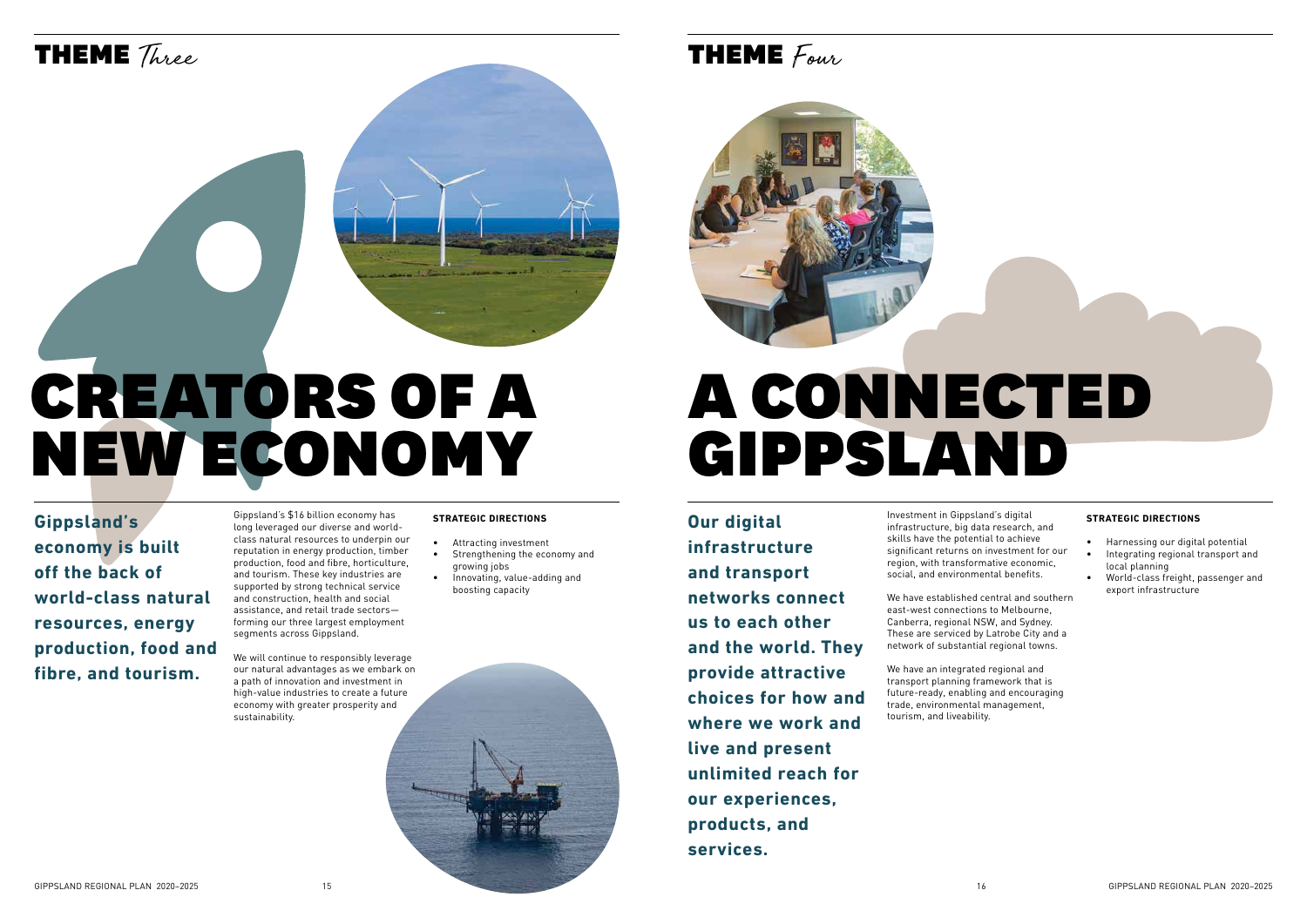Creating an environment that fosters lifelong learning and aspiration is crucial to Gippsland's future prosperity. The link between education and training, and learning attainment, health, wellbeing, and economic outcomes cannot be overstated.

Industry, business, government, and education partner to effectively position Gippsland with the skills required for the jobs of the future and as a smart community with a focus on research and innovation.

We are building a life-long learning culture that provides the opportunity for all Gippslanders to aspire to and engage in education.

**Gippslanders aspire to participate and succeed in education and training at all levels and have access to the infrastructure and technology to achieve their goals.** 

#### **STRATEGIC DIRECTIONS**

- Building skills and knowledge for the future workforce
- Encouraging life-long learning and removing barriers
- Enabling flexible and responsive learning



Gippsland aspires to be an inclusive community that welcomes and celebrates diversity. While our cultural and linguistic diversity is lower than the Victorian average, we continue to identify ways to encourage inclusiveness and derive the benefits that diversity brings to improved community health and wellbeing.

Empowering Traditional Owners and Aboriginal people in their selfdetermination activities will ensure that programs are devised and implemented by those that best understand Aboriginal people and communities themselves.

We will positively change health outcomes in the future through partnerships with local government, health agencies, Aboriginal health organisations, and community groups.

**Gippslanders are healthy and well and live in safe, stimulating, and supportive environments.**



#### **STRATEGIC DIRECTIONS**

- An inclusive, respectful and enriched regional lifestyle
- Towards social advantage and safer communities
- Meeting the modern health challenge



# A HEALTHY, HAPPY AND INCLUSIVE COMMUNITY

THEME  $F_{i\prime\ell}$  THEME  $S_{i\prime\kappa}$ 

# HIGHLY EDUCATED AND SKILLED PEOPLE, LIFELONG LEARNERS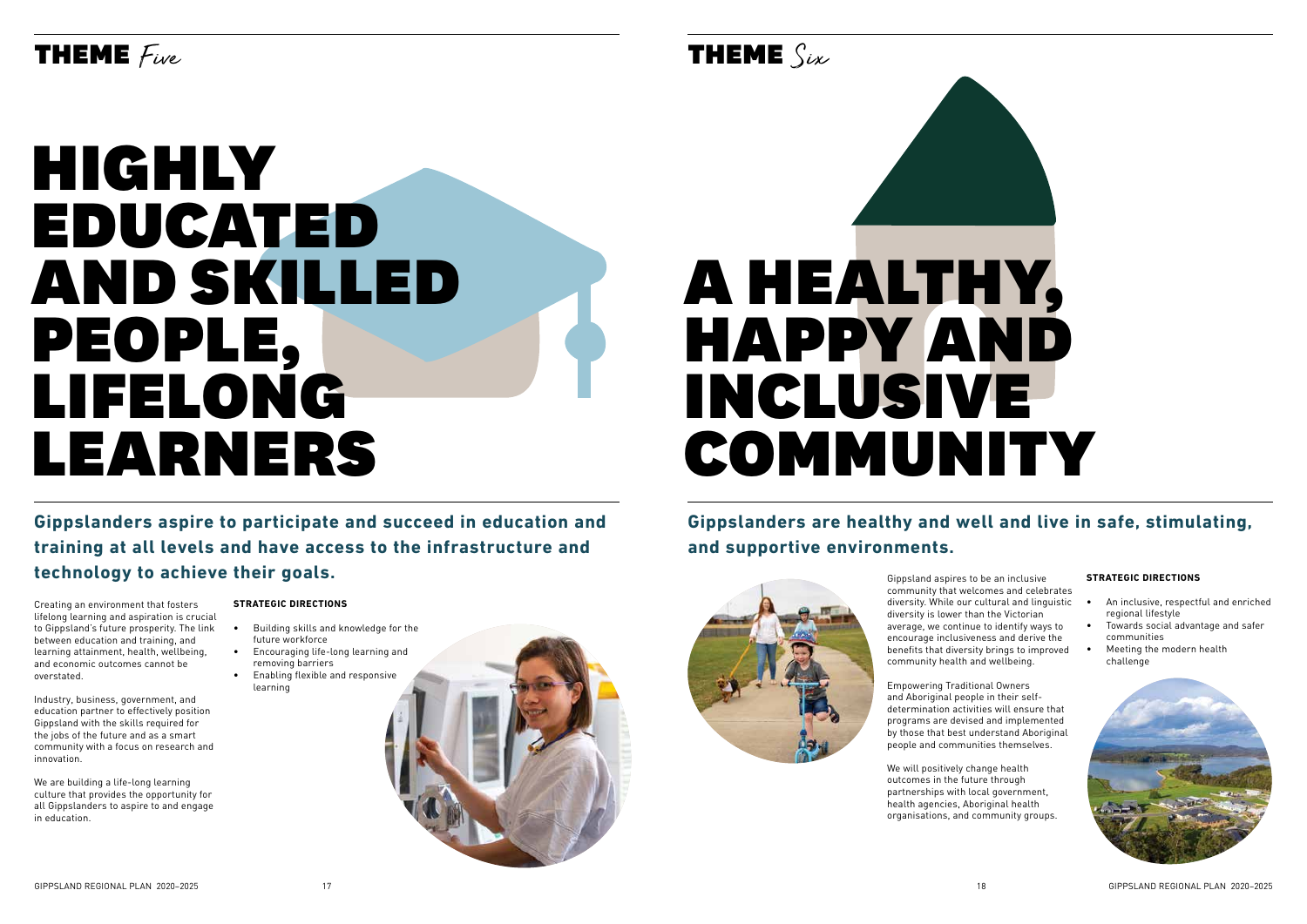**The Gippsland Regional Plan is developed in a partnership approach, and its implementation and advocacy will be the same. Sending a clear and united message to investors of Gippsland's priority projects and initiatives is the key role of the Leadership Group.**

### **The Plan is unashamedly big and bold and is based on research and stakeholder consultation. Its implementation requires strong collaboration and action to achieve the Gippsland of our future.**

The Gippsland Regional Plan strives to embrace all community members by providing opportunities that help all connect and live their best lives. We seek to provide a connection to Country, community, and cultural and sporting facilities that increase community engagement, participation, and inclusion.

**Pictured** *Lindenow Crop Harv* 

> The delivery of the Gippsland Regional Plan will be overseen and monitored by

the Leadership Group. Members of the Gippsland Regional Plan Leadership Group will engage with agents and partners to assign accountability for implementing actions in the six key themes.

The Leadership Group will report the Plan's progress annually and seek out new opportunities and projects that will help to implement the vision.

**FOR MORE INFORMATION, PLEASE CONTACT**  information.traralgon@rdv.vic.gov.au

# DELIVERING THIS PLAN

**TO READ THE FULL REPORT OF THIS PLAN, PLEASE VISIT:** rdv.vic.gov.au/gippsland-regional-plan